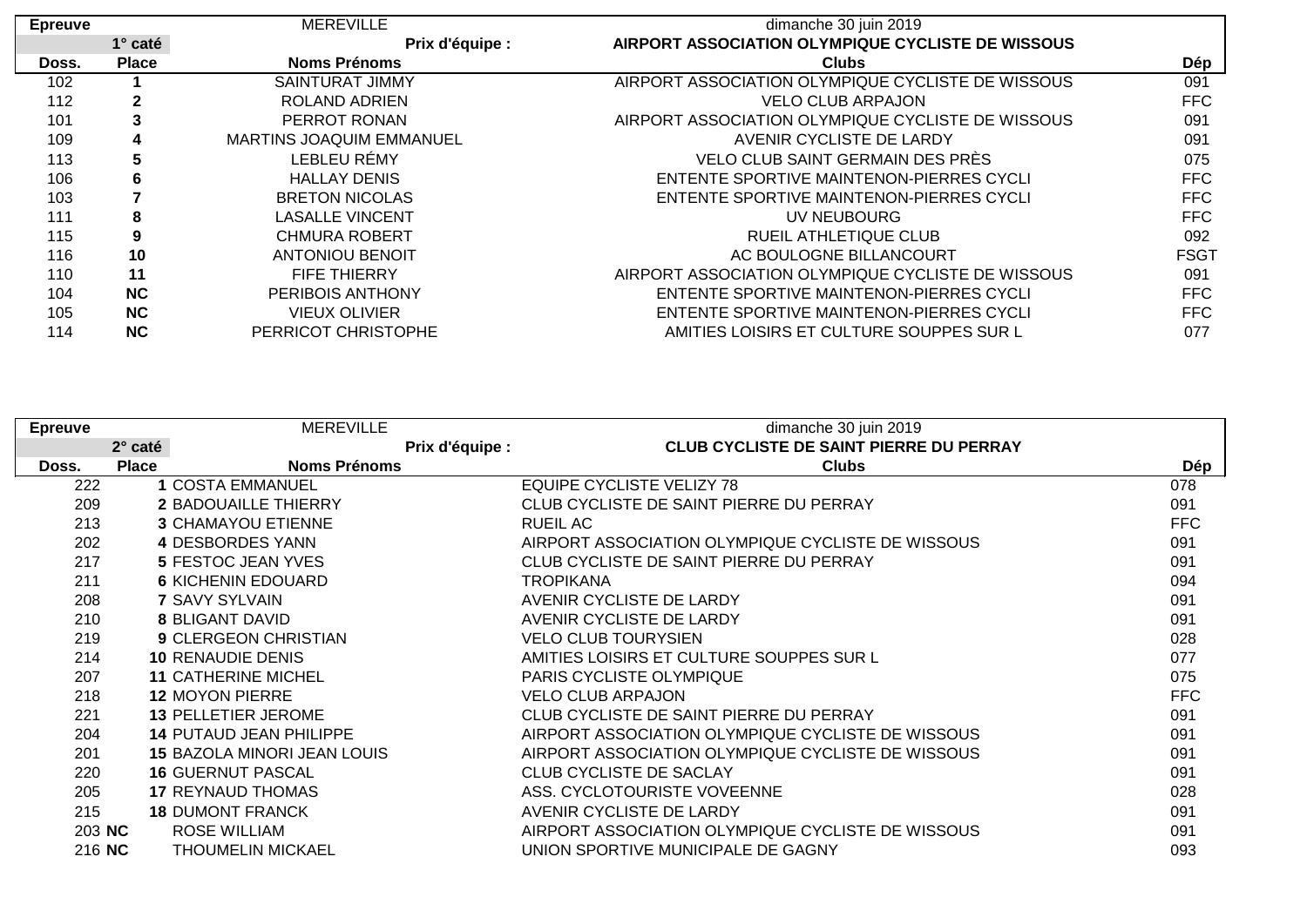| <b>Epreuve</b> | <b>MEREVILLE</b>                    | dimanche 30 juin 2019                             |             |
|----------------|-------------------------------------|---------------------------------------------------|-------------|
|                | 3° caté<br>Prix d'équipe :          | <b>AVENIR CYCLISTE D'ORSAY</b>                    |             |
| Doss.          | <b>Place</b><br><b>Noms Prénoms</b> | <b>Clubs</b>                                      | Dép         |
| 350            | 1 ROLLET OLIVIER                    | AVENIR CYCLISTE DE LARDY                          | 091         |
| 347            | 2 BEGUINOT HERVE                    | ASS CYCLOS DE MORIGNY CHAMPIGNY                   | <b>FFCT</b> |
| 340            | 3 NOYON JEROME                      | <b>AVENIR CYCLISTE D'ORSAY</b>                    | <b>FSGT</b> |
| 333            | 4 BELLONI LUC                       | AVENIR CYCLISTE D'ORSAY                           | 091         |
| 345            | 5 VALLAR DAVID                      | TEAM CYCLO VTT 91 NAINVILLE LES ROCHES            | <b>FSGT</b> |
| 339            | <b>6 STILITZ PATRICK</b>            | CLUB CYCLISTE DE SAINT PIERRE DU PERRAY           | 091         |
| 341            | 7 FONT-LAPALISSE THIERRY            | CLUB CYCLISTE DE SAINT PIERRE DU PERRAY           | 091         |
| 330            | 8 JOUBERT BRUNO                     | AMITIES LOISIRS ET CULTURE SOUPPES SUR L          | 077         |
| 321            | 9 MARTINET PASCAL                   | PONTHIERRY PRINGY CLUB CYCLISTE                   | 077         |
| 319            | <b>10 TROHAI STEPHANE</b>           | <b>CYCLO CARRILLONS OVILLOIS</b>                  | 078         |
| 337            | <b>11 HIPPON CHARLY</b>             | UNION SPORTIVE DE CRETEIL CYCLISME                | 094         |
| 328            | 12 BRAN ADI                         | <b>AVENIR CYCLISTE D'ORSAY</b>                    | 091         |
| 324            | <b>13 CORTADA LUDOVIC</b>           | AVENIR CYCLISTE SUD 28 CHATEAUDUN                 | 028         |
| 310            | <b>14 TERTRE ROLAND</b>             | CMOM TEAM CYCLISTE MORANGIS                       | 091         |
| 334            | <b>15 GUICHERON EMILE</b>           | ETOILE CYCLISTE DE GOUSSAINVILLE                  | 095         |
| 311            | <b>16 PASCAL JUDEX</b>              | <b>CMOM TEAM CYCLISTE MORANGIS</b>                | 091         |
| 304            | <b>17 TAUSSERAT FRANCK</b>          | AIRPORT ASSOCIATION OLYMPIQUE CYCLISTE DE WISSOUS | 091         |
| 332            | <b>18 DECHEREUX SYLVAIN</b>         | CLUB CYCLISTE DE LA VALLEE DE L'ECOLE             | 091         |
| 351            | <b>19 GIGAULT FREDERIC</b>          | <b>CYCLE SPORTIF DOURDANNAIS</b>                  | 091         |
| 346            | <b>20 DECOMBE CHRISTIAN</b>         | ASSOCIATION SPORTIVE DE COURSON MONTELOUP         | <b>FSGT</b> |
| 307            | 21 BARBOUX JEAN MARC                | ENTENTE SPORTIVE MAINTENON-PIERRES CYCLI          | 028         |
| 342            | 22 VERRIER GILLES                   | CLUB CYCLISTE DE SAINT PIERRE DU PERRAY           | 091         |
| 344            | 23 BERTHEREAU ALEX                  | TEAM CYCLO VTT 91 NAINVILLE LES ROCHES            | <b>FSGT</b> |
| 338            | 24 SAINSARD PASCAL                  | <b>VELO CLUB TOURYSIEN</b>                        | 028         |
| 308            | 25 DUFRESNE YANN                    | ASS. CYCLOTOURISTE VOVEENNE                       | 028         |
| 301            | <b>26 BOUTROUILLE OLIVIER</b>       | AIRPORT ASSOCIATION OLYMPIQUE CYCLISTE DE WISSOUS | 091         |
| 343            | 27 RICHARD PASCAL                   | TEAM CYCLO VTT 91 NAINVILLE LES ROCHES            | <b>FSGT</b> |
| 309            | 28 PETIT SYLVAIN                    | ASS. CYCLOTOURISTE VOVEENNE                       | 028         |
| 305            | 29 GONCALVES JEAN PIERRE            | AIRPORT ASSOCIATION OLYMPIQUE CYCLISTE DE WISSOUS | 091         |
| 331            | <b>30 DUBOIS ERIC</b>               | CMOM TEAM CYCLISTE MORANGIS                       | 091         |
| 303 NC         | <b>LAVIRON FRANCK</b>               | AIRPORT ASSOCIATION OLYMPIQUE CYCLISTE DE WISSOUS | 091         |
| 312 NC         | PRUNIER DAVID                       | CMOM TEAM CYCLISTE MORANGIS                       | 091         |
| 313 NC         | METTENDORFF LAURENT                 | CMOM TEAM CYCLISTE MORANGIS                       | 091         |
| 314 NC         | ALAMARGOT CHRISTOPHE                | AVENIR CYCLISTE DE LARDY                          | 091         |
| 315 NC         | <b>BOLMIN LUDOVIC</b>               | <b>ASSOCIATION GRANDE VIGIE</b>                   | 075         |
| 320 NC         | <b>ARNICOT STEPHANE</b>             | PONTHIERRY PRINGY CLUB CYCLISTE                   | 077         |
| 327 NC         | <b>FRANCHI AURÉLIEN</b>             | Vélo Club des Cheminots et Villeneuvois           | 094         |
| 329 NC         | <b>CHAZOULE DENIS</b>               | AMITIES LOISIRS ET CULTURE SOUPPES SUR L          | 077         |
| 335 NC         | MARIE 6JOSEPH GERMAIN               | ETOILE CYCLISTE DE GOUSSAINVILLE                  | 095         |
| 336 NC         | PAUGET JEAN CLAUDE                  | <b>AVENIR CYCLISTE D'ORSAY</b>                    | 091         |
| 348 NC         | <b>CAHAGNIET SEBASTIEN</b>          | AIRPORT ASSOCIATION OLYMPIQUE CYCLISTE DE WISSOUS | 091         |
| 349 NC         | <b>GIL NORBERT</b>                  | CLUB DE CYCLOTOURISME DE LINAS MONTLHERY          | 091         |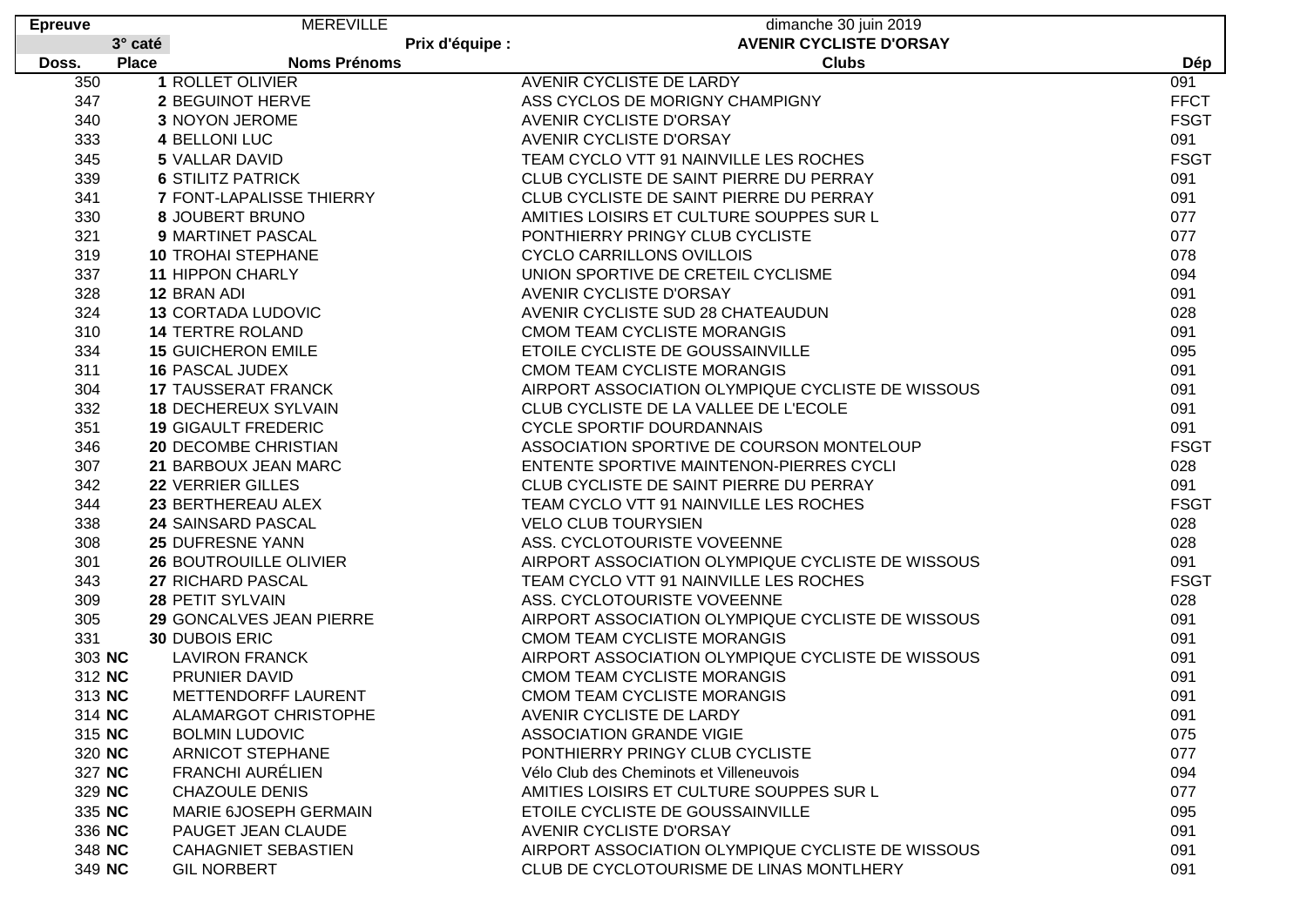| <b>Epreuve</b> |              | <b>MEREVILLE</b>               |                 | dimanche 30 juin 2019                             |     |
|----------------|--------------|--------------------------------|-----------------|---------------------------------------------------|-----|
|                | 4° caté      |                                | Prix d'équipe : | AIRPORT ASSOCIATION OLYMPIQUE DE WISSOUS          |     |
| Doss.          | <b>Place</b> | <b>Noms Prénoms</b>            |                 | <b>Clubs</b>                                      | Dép |
| 401            |              | <b>1 GRIMAULT BENOIT</b>       |                 | AIRPORT ASSOCIATION OLYMPIQUE CYCLISTE DE WISSOUS | 091 |
| 418            |              | 2 GOAPPER RENÉ                 |                 | <b>COURBEVOIE SPORTS CYCLISME</b>                 | 092 |
| 434            |              | <b>3 CORDEBAR GERARD</b>       |                 | <b>AVENIR CYCLISTE D'ORSAY</b>                    | 091 |
| 433            |              | 4 RENAUD DOMINIQUE             |                 | AIRPORT ASSOCIATION OLYMPIQUE CYCLISTE DE WISSOUS | 091 |
| 428            |              | <b>5 BOHAR ALAIN</b>           |                 | CLUB CYCLISTE DE SAINT PIERRE DU PERRAY           | 091 |
| 437            |              | <b>6 LE MER ERIC</b>           |                 | AVENIR CYCLISTE DE LARDY                          | 091 |
| 411            |              | <b>7 BADIA REGIS</b>           |                 | AVENIR CYCLISTE DE LARDY                          | 091 |
| 425            |              | <b>8 CHOISNE ALAIN</b>         |                 | <b>EQUIPE CYCLISTE VELIZY 78</b>                  | 078 |
| 421            |              | <b>9 CADET DANIEL</b>          |                 | Vélo Club des Cheminots et Villeneuvois           | 094 |
| 429            |              | <b>10 GUILLOUX DANIEL</b>      |                 | AVENIR CYCLISTE D'ORSAY                           | 091 |
| 414            |              | <b>11 CIESIELSKI PASCAL</b>    |                 | CLUB CYCLISTE MENNECY VILLEROY                    | 091 |
| 430            |              | 12 DUC JOEL                    |                 | CLUB CYCLISTE DE SAINT PIERRE DU PERRAY           | 091 |
| 413            |              | <b>13 LETAILLEUR LIONEL</b>    |                 | AVENIR CYCLISTE DE LARDY                          | 091 |
| 419            |              | <b>14 HOUANARD BERTRAND</b>    |                 | <b>COURBEVOIE SPORTS CYCLISME</b>                 | 092 |
| 406            |              | <b>15 ROSE ALAIN</b>           |                 | AIRPORT ASSOCIATION OLYMPIQUE CYCLISTE DE WISSOUS | 091 |
| 403            |              | <b>16 BERNABEI ROLAND</b>      |                 | AIRPORT ASSOCIATION OLYMPIQUE CYCLISTE DE WISSOUS | 091 |
| 441            |              | <b>17 GEORGES LUDOVIC</b>      |                 | AVENIR CYCLISTE DE LARDY                          | 091 |
| 431            |              | <b>18 FISTON SERGE</b>         |                 | <b>TROPIKANA</b>                                  | 094 |
| 422            |              | <b>19 MANGEMATIN PAUL</b>      |                 | Vélo Club des Cheminots et Villeneuvois           | 094 |
| 426            |              | 20 DEZALLE LUC                 |                 | CLUB SPORTIF DE MAINVILLIERS CYCLISME             | 028 |
| 404            |              | 21 LEMAITRE CLAUDE             |                 | AIRPORT ASSOCIATION OLYMPIQUE CYCLISTE DE WISSOUS | 091 |
| 409            |              | 22 BLUM PATRICK                |                 | <b>CMOM TEAM CYCLISTE MORANGIS</b>                | 091 |
| 427            |              | 23 HERVO CLAUDE                |                 | AVENIR CYCLISTE D'ORSAY                           | 091 |
| 408            |              | 24 MALON DOMINIQUE             |                 | ASS. CYCLOTOURISTE VOVEENNE                       | 028 |
| 402            |              | <b>25 PLAIRE DOMINIQUE</b>     |                 | AIRPORT ASSOCIATION OLYMPIQUE CYCLISTE DE WISSOUS | 091 |
| 412            |              | <b>26 HOUIVET FREDERIC</b>     |                 | AVENIR CYCLISTE DE LARDY                          | 091 |
| 435            |              | 27 CHASSAGNE OLIVIER           |                 | UNION CYCLISTE LUBERSAC                           | 019 |
| 416            |              | <b>28 GROUARD GILLES</b>       |                 | CLUB CYCLISTE MENNECY VILLEROY                    | 091 |
| 415            |              | 29 DORVAL DOMINIQUE            |                 | CLUB CYCLISTE MENNECY VILLEROY                    | 091 |
| 417            |              | <b>30 RAUSCHER JEAN PIERRE</b> |                 | CLUB CYCLISTE MENNECY VILLEROY                    | 091 |
| 438            |              | 31 DELIGEON YANNICK            |                 | AVENIR CYCLISTE D'ORSAY                           | 091 |
| 405            |              | 32 VASSANT ROBERT              |                 | AIRPORT ASSOCIATION OLYMPIQUE CYCLISTE DE WISSOUS | 091 |
| 410            |              | 33 CLEMENCON DOMINIQUE         |                 | AVENIR CYCLISTE DE LARDY                          | 091 |
| 436 NC         |              | <b>AUTISSIER JOEL</b>          |                 | CLUB CYCLISTE DE SAINT PIERRE DU PERRAY           | 091 |
| 440 NC         |              | <b>GACE JOSEPH</b>             |                 | <b>CMOM TEAM CYCLISTE MORANGIS</b>                | 091 |